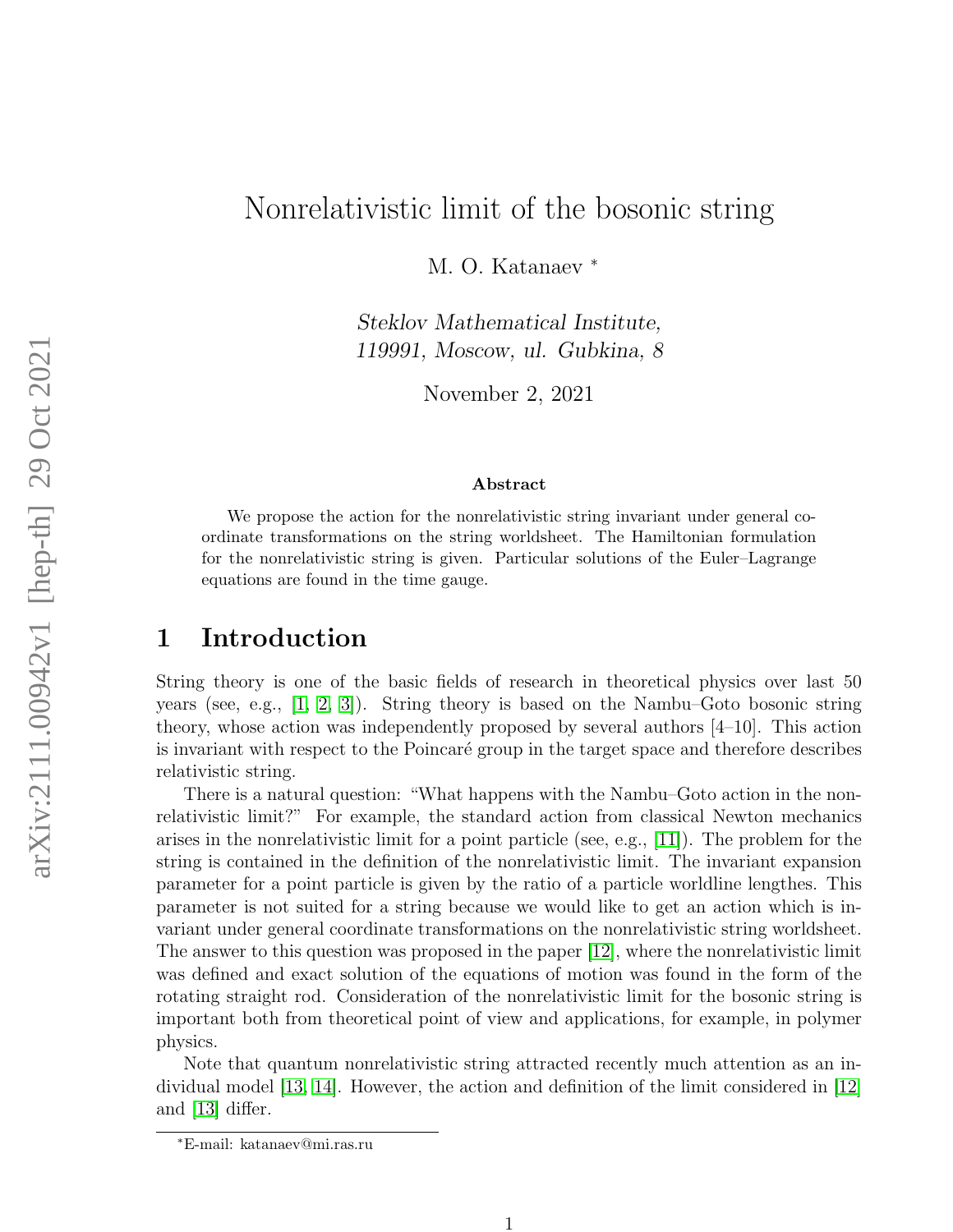#### <span id="page-1-2"></span>2 The action

The Nambu–Goto Lagrangian is invariant under the Poincaré group acting in the  $D$ dimensional Minkowskian space  $\mathbb{R}^{1,D-1}$ . Therefore it describes a relativistic string. The Galilei group is obtained from the Poincaré group by the formal limit of large light velocity  $c \to \infty$ . Let us point the problem: we would like to find an action for the bosonic string which is invariant under general coordinate transformations on the string worldsheet and consistent with the Galilei transformations in the target space. That is invariant under translations along all D string coordinates and  $\mathcal{SO}(D-1)$ -rotations of the space components. We would like to get this Lagrangian in the nonrelativistic limit from the Nambu–Goto action. This limit and the model were proposed in the paper [\[12\]](#page-12-4).

The problem is the following. Consider a fixed point on the string worldsheet  $(X^{\Lambda}(\tau_0, \sigma_0)),$ where  $X^{\Lambda}$ ,  $A = 0, 1, ..., D-1$ , are Cartesian coordinates in the Minkowski space and  $\tau_0, \sigma_0$ are coordinates of the point on the string worldsheet. Together with the string, it moves in the Minkowski space  $\mathbb{R}^{1,D-1}$  along the worldline  $(X^{\Lambda}(\tau,\sigma_0)), \tau \in \mathbb{R}$ , where  $\sigma_0$  is a fixed point on the string. Let us divide the string coordinates on specially noted time and space components:

$$
(X^A) := (X^0 := T, X^I := Y^I), \quad I = 1, ..., D - 1.
$$

From the point of view of an external observer which is located in the target space this point moves with the observed velocity

<span id="page-1-0"></span>
$$
v^{I} := c \frac{dY^{I}}{dX^{0}} = c \frac{\dot{Y}^{I}}{\dot{X}^{0}},
$$
\n(1)

where c is the light velocity, and differentiation is performed along the world line of the point on the string worldsheet. It is plausible to define the nonrelativistic limit in the same way as for a point particle:

<span id="page-1-1"></span>
$$
\frac{v^{\mathrm{I}}}{c} \to 0, \qquad \forall \mathrm{I}.
$$

However this limit does not satisfy the requirement of reparameterization invariance of the string worldsheet because the limit [\(1\)](#page-1-0) contains differentiation only with respect to  $\tau$ . The solution of this problem results in the definition of the nonrelativistic limit in terms of areas but not lengthes as in Eq. [\(2\)](#page-1-1).

The requirement of the invariance of the action with respect to general coordinate transformations on the string worldsheet is geometrical. Then the action describes the string worldsheet but not the coordinate system chosen on it.

We consider sufficiently smooth embedding of the string worldsheet  $\overline{\mathbb{U}}$  in D-dimensional Minkowski space  $\mathbb{R}^{1,D-1}$ :

<span id="page-1-3"></span>
$$
X: \qquad \mathbb{R}^2 \supset \overline{\mathbb{U}} \ni \qquad (\tau, \sigma) \mapsto \left( X^{\mathcal{A}}(\tau, \sigma) \right) \qquad \in \mathbb{R}^{1, D-1}, \tag{3}
$$

where  $X^{\mathcal{A}}$ ,  $\mathcal{A} = 0, 1, \ldots, D-1$ , are Cartesian coordinates in Minkowski space with metric  $\eta_{AB} := \text{diag}(+-\ldots-)$  and  $\tau, \sigma$  are coordinates on the string worldsheet. We assume that the coordinate  $\tau \in \mathbb{R}$  is timelike and  $\sigma$  is spacelike. That is  $\dot{X}^2 := \dot{X}^A \dot{X}^B \eta_{AB} > 0$  and  $X'^2 := X'^A X'^B \eta_{AB} < 0$ , where the dot and prime denote respectively differentiation on  $\tau$ and  $\sigma$ . By assumption, the space coordinate for open and closed strings is varied in the intervals  $\sigma \in [0, \pi]$  and  $\sigma \in [-\pi, \pi]$ , respectively.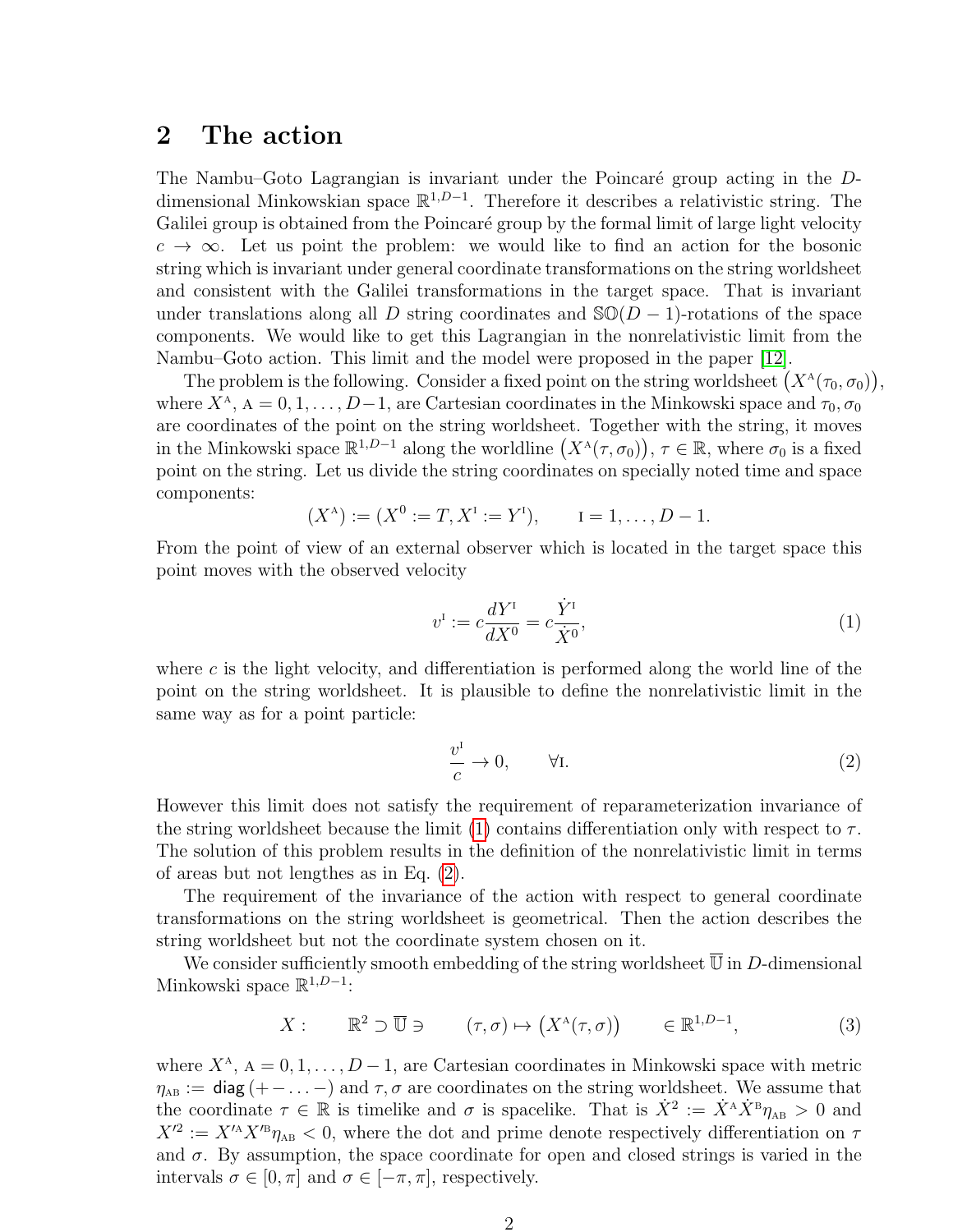The Nambu–Goto action is proportional to the area of a string worldsheet

<span id="page-2-0"></span>
$$
S_{\rm NG} := -\rho c \int_{\overline{U}} dx \sqrt{|h|} = -\rho c \int_{\overline{U}} d\tau d\sigma \sqrt{(\dot{X}, X')^2 - \dot{X}^2 X'^2},\tag{4}
$$

where  $\rho = \text{const}$  is the linear mass density of a string, c is the velocity of light and parenthesis denote the scalar product in Minkowskian space.

Now we define the expansion parameter. The projection of the area element of a string worldsheet  $dv := d\tau d\sigma \sqrt{|h|}$  on spacelike hypersurface  $T = \text{const}$  has the form

$$
dv_{\perp} = d\tau d\sigma \sqrt{\left| (\dot{Y}Y')^2 - \dot{Y}^2 Y'^2 \right|} = d\tau d\sigma \sqrt{\dot{Y}_{\perp}^2 Y'^2},
$$

where

$$
\dot Y_\perp^{\scriptscriptstyle{\mathrm{I}}}:=\dot Y^{\scriptscriptstyle{\mathrm{I}}}-\frac{(\dot Y,Y')Y'^{\scriptscriptstyle{\mathrm{I}}}}{Y'^{\scriptscriptstyle{\mathrm{2}}}}
$$

is the orthogonal component of the velocity vector and, for brevity, we drop indices i enumerating space coordinates of the string. To derive this formula, it is sufficient to put  $T =$  const in the determinant of the induced metric h. It is important to note that the volume element  $dv_{\perp}$  has the correct transformation properties under coordinate changes because we have the determinant of the metric induced by the embedding of the string worldsheet in the Euclidean space  $\mathbb{R}^{D-1} \subset \mathbb{R}^{1,D-1}$  under the square root. Let us denote the projection of dv on the coordinate plane  $(T, Y^{\mathsf{T}})$  by dv<sub>I</sub>. Then

$$
dv_{\rm I} := d\tau d\sigma \sqrt{\dot{T}^2 Y^{n2} + T^{\prime 2} \dot{Y}^{12} - 2\dot{T} T^{\prime} \dot{Y}^{1} Y^{n}},
$$

where summation over  $I$  is absent.

We introduce the ratio

<span id="page-2-2"></span><span id="page-2-1"></span>
$$
\epsilon := \frac{(dv_{\perp})^2}{(dv_0)^2} = \frac{\dot{Y}_{\perp}^2 Y'^2}{A^2} > 0,
$$
\n(5)

where

$$
(dv_0)^2 := \sum_{i=1}^{D-1} (dv_i)^2 := d\sigma^2 d\tau^2 A^2,
$$
  

$$
A^2 := (\dot{T}Y' - T'\dot{Y})^2 = \dot{T}^2 Y'^2 + T'^2 \dot{Y}^2 - 2\dot{T}T'(\dot{Y}, Y').
$$
 (6)

Here and in what follows, the summation over space components of the string is performed using the Euclidean metric:

$$
\dot Y^2 := \dot Y^I \dot Y^J \delta_{IJ}, \qquad Y'^2 := Y'^I Y'^J \delta_{IJ}, \qquad (\dot Y, Y') := \dot Y^I Y'^J \delta_{IJ}.
$$

Since area elements  $dv_{\perp}$  and  $dv_0$  have the same transformation rules, the ratio  $\epsilon(x)$  is a scalar field (function). Therefore it can be used as the invariant expansion parameter assuming  $\epsilon \ll 1$ .

Let us rewrite the Nambu–Goto action [\(4\)](#page-2-0) in new notation:

$$
S_{\text{NG}} = -\rho c \int d\tau d\sigma \sqrt{A^2 - \dot{Y}_{\perp}^2 Y'^2}.
$$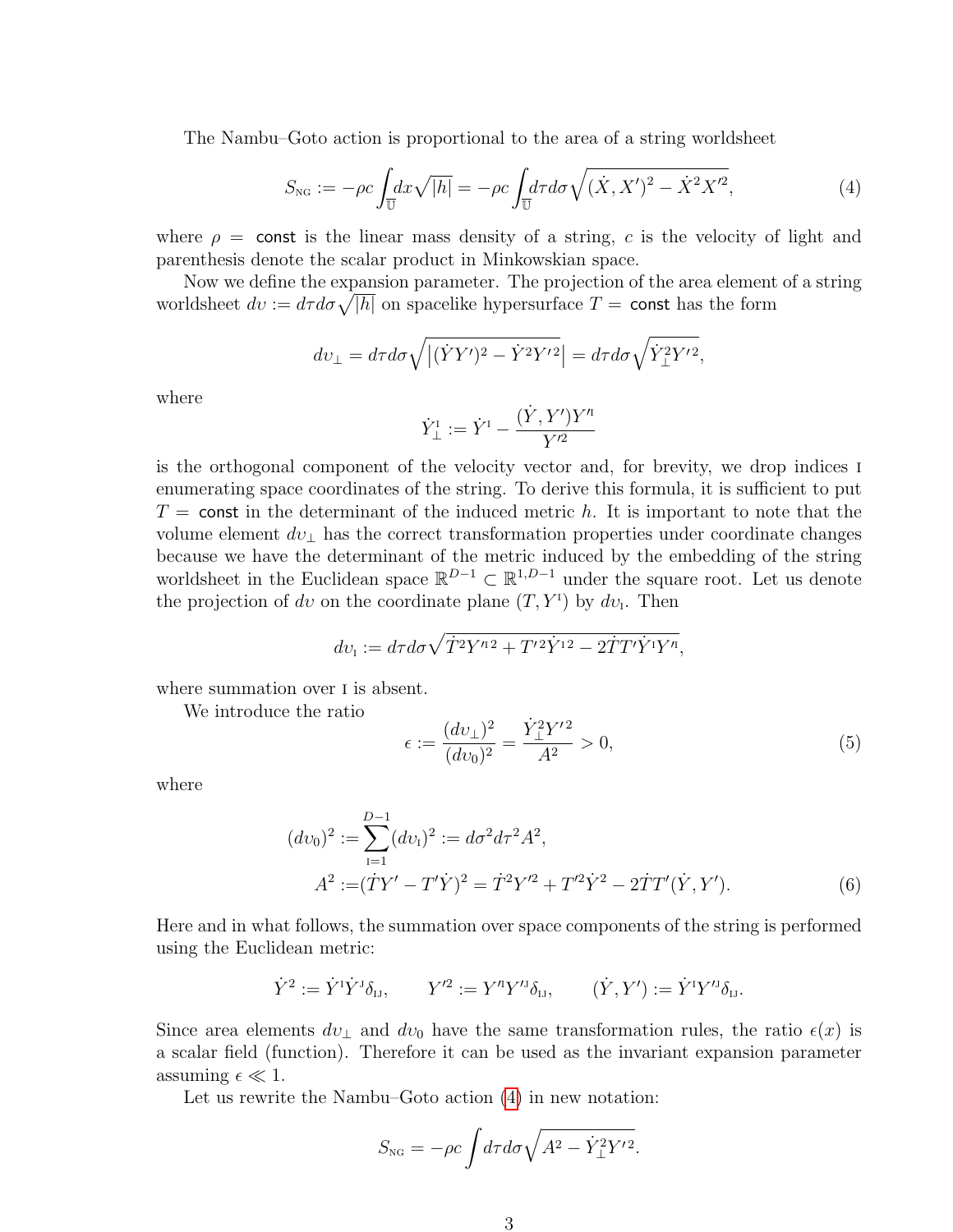Then we obtain the Lagrangian for a nonrelativistic string in the first order in expansion in  $\epsilon$ :

<span id="page-3-0"></span>
$$
L_{\rm NS} = \rho c \sqrt{A^2} \left( \frac{\dot{Y}_{\perp}^2 Y'^2}{2A^2} - 1 \right). \tag{7}
$$

This Lagrangian is the answer to the question raised beforehand. By construction, it is invariant with respect to general coordinate transformations of  $(\tau, \sigma)$  on the string worldsheet. Moreover, the Lagrangian [\(7\)](#page-3-0) is invariant under translations  $X^{\mathcal{A}} \to X^{\mathcal{A}}$  + const<sup>4</sup> and global  $\mathcal{SO}(D-1)$ -rotations acting on the space string coordinates Y.

We now consider the Lagrangian for a nonrelativistic string [\(7\)](#page-3-0) by itself do not paying attention on how it was derived and do not assuming smallness of the parameter  $\epsilon$ . There are open,  $\sigma \in [0, \pi]$ , and closed,  $\sigma \in [-\pi, \pi]$ , strings as in the relativistic case.

Lagrangian [\(7\)](#page-3-0) takes simple and visual form in the time gauge  $\tau = T$ ,  $(\dot{Y}, Y') = 0$ :

$$
L_{\rm NS}\Big|_{\rm time\ gauge} = \rho c \sqrt{Y'^2} \left(\frac{1}{2} \dot{Y}^2 - 1\right),\tag{8}
$$

where the first summand is the kinetic term for the transverse oscillations of the string, and the second one is equal to the potential energy which is proportional to the length of and the second one is equal to the potential energy which is proportional to the length of<br>the string. The common factor  $\sqrt{Y'^2}$  is due to the arbitrariness in the choice of the space coordinate  $\sigma$ . In this gauge, the expansion parameter [\(5\)](#page-2-1) takes the form

<span id="page-3-3"></span>
$$
\epsilon = \frac{v^2}{c^2},
$$

that is the limit  $\epsilon \to 0$  is really nonrelativistic.

From now on we put  $c = 1$  for simplicity.

To derive equations of motion for the nonrelativistic string, we rewrite Lagrangian [\(7\)](#page-3-0) through independent variables  $(T, Y)$ , with respect to which it is varied:

$$
L_{\rm NS} = \rho \left[ \frac{\dot{Y}^2 Y^{\prime 2} - (\dot{Y}, Y^{\prime})^2}{2\sqrt{\dot{T}^2 Y^{\prime 2} + T^{\prime 2} \dot{Y}^2 - 2\dot{T} T^{\prime} (\dot{Y}, Y^{\prime})}} - \sqrt{\dot{T}^2 Y^{\prime 2} + T^{\prime 2} \dot{Y}^2 - 2\dot{T} T^{\prime} (\dot{Y}, Y^{\prime})} \right]
$$
(9)

We introduce notation to simplify the subsequent formulae:

$$
P_0^{\tau} := \frac{\partial L_{\text{NS}}}{\partial \dot{T}} = -\frac{\rho}{\sqrt{A^2}} \left( \frac{\dot{Y}_{\perp}^2 Y'^2}{2A^2} + 1 \right) (\dot{T}Y'^2 - T'(\dot{Y}, Y')), \tag{10}
$$

$$
P_{\rm I}^{\tau} := \frac{\partial L_{\rm NS}}{\partial \dot{Y}_{\rm I}} = \frac{\rho}{\sqrt{A^2}} \left[ Y^{\prime 2} \dot{Y}_{\perp \rm I} - \left( \frac{\dot{Y}_{\perp}^2 Y^{\prime 2}}{2A^2} + 1 \right) \left( T^{\prime 2} \dot{Y}_{\rm I} - \dot{T} T^{\prime} Y_{\rm I}^{\prime} \right) \right],\tag{11}
$$

$$
P_0^{\sigma} := \frac{\partial L_{\text{NS}}}{\partial T'} = -\frac{\rho}{\sqrt{A^2}} \left( \frac{\dot{Y}_{\perp}^2 Y'^2}{2A^2} + 1 \right) \left( T' \dot{Y}^2 - \dot{T} (\dot{Y}, Y') \right),\tag{12}
$$

$$
P_1^{\sigma} := \frac{\partial L_{\text{NS}}}{\partial Y^n} = \frac{\rho}{\sqrt{A^2}} \left[ \dot{Y}^2 Y_1' - (\dot{Y}, Y') \dot{Y}_1 - \left( \frac{\dot{Y}_\perp^2 Y'^2}{2A^2} + 1 \right) (\dot{T}^2 Y_1' - \dot{T} T' \dot{Y}_1) \right]. \tag{13}
$$

Then the Euler–Lagrange equations are rewritten as

<span id="page-3-4"></span><span id="page-3-1"></span>
$$
\frac{\delta S_{\rm NS}}{\delta T} = -\frac{\partial}{\partial \tau} P_0^{\tau} - \frac{\partial}{\partial \sigma} P_0^{\sigma} = 0, \tag{14}
$$

<span id="page-3-2"></span>
$$
\frac{\delta S_{\rm NS}}{\delta Y^{\rm I}} = -\frac{\partial}{\partial \tau} P_{\rm I}^{\tau} - \frac{\partial}{\partial \sigma} P_{\rm I}^{\sigma} = 0. \tag{15}
$$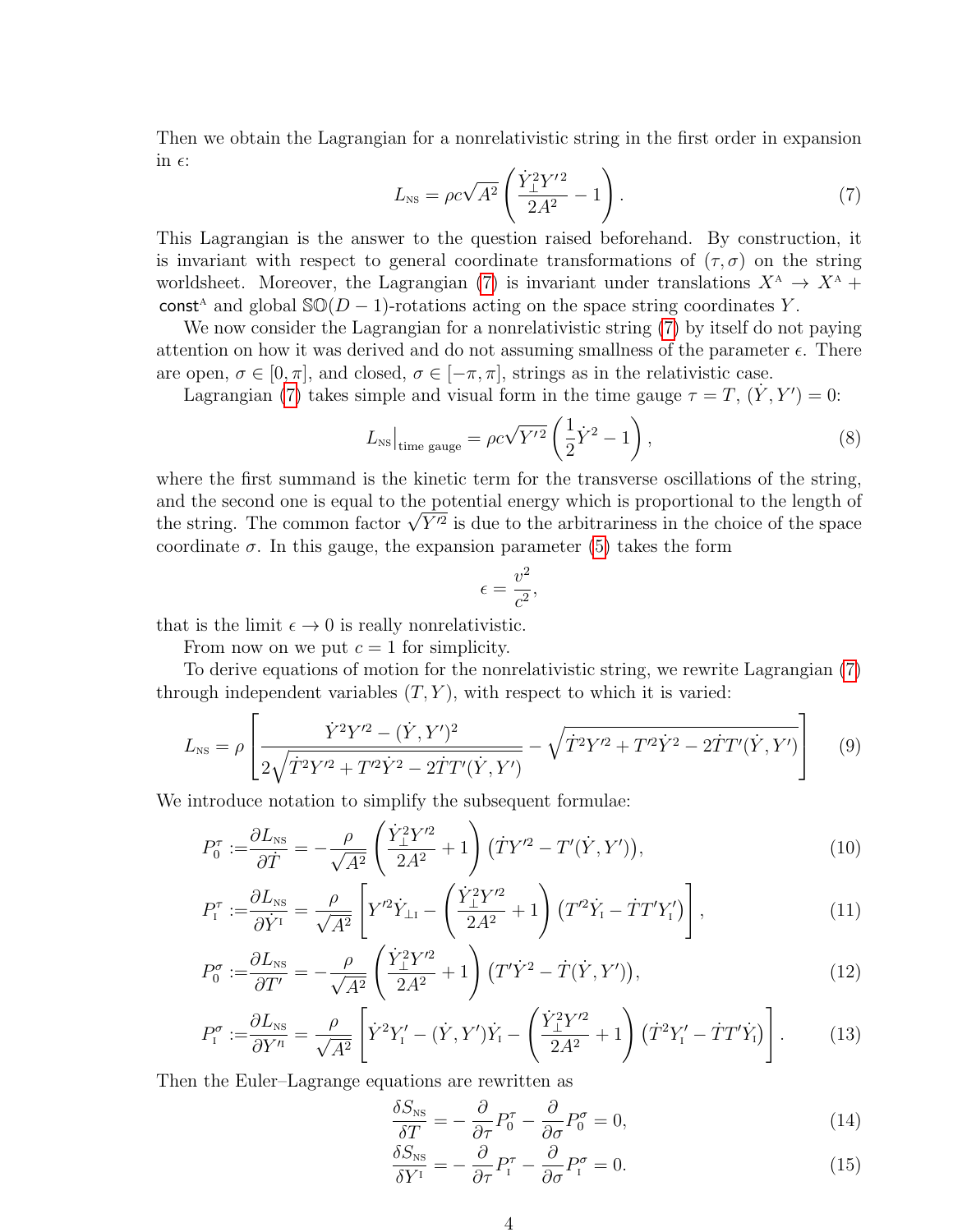As in the case of the relativistic string, we assume vanishing variations on the boundaries  $\tau = \tau_{1,2}$ , and consider arbitrary variations on the boundaries  $\sigma = 0, \pi$  (free ends). Then the variational principle implies the boundary conditions

$$
P_0^{\sigma}\big|_{\sigma=0,\pi} = 0, \qquad P_1^{\sigma}\big|_{\sigma=0,\pi} = 0, \qquad \forall I
$$
 (16)

for an open string.

In the time gauge  $\tau = T$ ,  $(\dot{Y}, Y') = 0$  the following equalities hold

$$
P_0^{\sigma} \equiv 0, \qquad P_1^{\sigma} = -\frac{\rho}{\sqrt{Y'^2}} \left(\frac{\dot{Y}^2}{2} - 1\right) Y_1'.
$$

Therefore, the boundary conditions take the form

$$
\left(\frac{\dot{Y}^2}{2} - 1\right) \left. \frac{Y'_1}{\sqrt{Y'^2}} \right|_{\sigma = 0, \pi} = 0.
$$

These imply two possibilities for space string components. The first is

<span id="page-4-0"></span>
$$
\dot{Y}^2\big|_{\sigma=0,\pi} = 2. \tag{17}
$$

The second implies

$$
\left. \frac{Y_1'}{\sqrt{Y'^2}} \right|_{\sigma=0,\pi} = 0, \qquad \forall \mathbf{I}.
$$

Since the vector in the left hand side of the last equality has the unit length, the continuity condition is broken in the second case, and therefore we do not consider it. Thus, the boundary conditions for the nonrelativistic string in the time gauge has the form [\(17\)](#page-4-0). These boundary conditions for a free nonrelativistic string follow from the least action These boundary conditions for a free nonrelativistic string follow from the least action<br>principle and mean that the string end points move with the velocity  $\sqrt{2}c$  which is greater then the velocity of light. There is no contradiction because Newton's mechanics admits arbitrary velocities.

Equations of motion for the nonrelativistic bosonic string [\(14\)](#page-3-1) and [\(15\)](#page-3-2) are not independent. Invariance of the action under the choice of coordinates on the string worldsheet, due to Noether's theorem, implies two linear identities:

$$
\frac{\delta S_{\rm NS}}{\delta T} \partial_{\alpha} T + \frac{\delta S_{\rm NS}}{\delta Y^{\rm I}} \partial_{\alpha} Y^{\rm I} \equiv 0, \qquad \alpha = 0, 1. \tag{18}
$$

Since Lagrangian [\(7\)](#page-3-0) and the corresponding action are invariant with respect to global translations in the target space

$$
T \mapsto T + \epsilon^0, \qquad Y^{\mathrm{I}} \mapsto Y^{\mathrm{I}} + \epsilon^{\mathrm{I}}, \qquad x^{\alpha} \mapsto x^{\alpha},
$$

where  $(\epsilon^0, \epsilon^I)$  are constant parameters, the first Noether theorem implies the conservation of the currents

<span id="page-4-1"></span>
$$
\partial_{\alpha} J_{A}{}^{\alpha} = 0, \qquad \forall A, \tag{19}
$$

where

$$
J_0^{\tau} = -\frac{\partial L_{\text{NS}}}{\partial \dot{T}} = -P_0^{\tau}, \qquad J_0^{\sigma} = -\frac{\partial L_{\text{NS}}}{\partial T'} = -P_0^{\sigma},
$$
  

$$
J_1^{\tau} = -\frac{\partial L_{\text{NS}}}{\partial \dot{Y}^{\tau}} = -P_1^{\tau}, \qquad J_1^{\sigma} = -\frac{\partial L_{\text{NS}}}{\partial Y^{\eta}} = -P_1^{\sigma}.
$$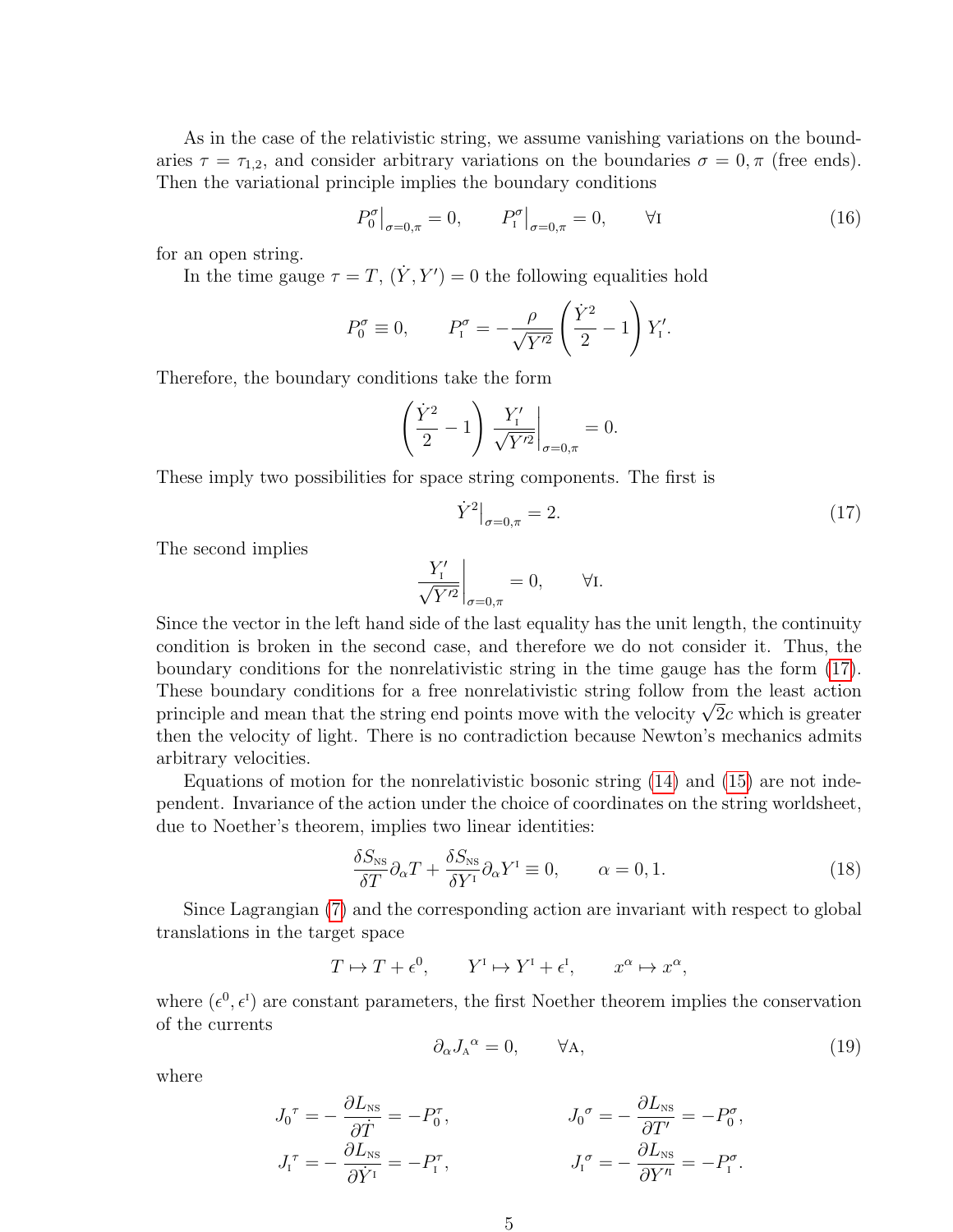Formally, the Euler–Lagrange equations [\(14\)](#page-3-1), [\(15\)](#page-3-2) coincide with the current [\(19\)](#page-4-1) conservation. This yields the physical interpretation to the introduced notation: up to a sign,  $P_0^{\tau}$ is the linear energy density and  $P_{I}^{\tau}$  in the linear momentum density of the nonrelativistic string. The total energy and momentum are given by the integrals

$$
\mathcal{E} =: -\int d\sigma \frac{\partial L_{\rm NS}}{\partial \dot{T}},\tag{20}
$$

$$
\mathcal{P}_{I} =: -\int d\sigma \frac{\partial L_{\text{NS}}}{\partial \dot{Y}^{I}},\tag{21}
$$

where integration is performed from zero to  $\pi$  or from  $-\pi$  to  $\pi$  for open and closed strings, respectively.

Moreover, the action for the nonrelativistic string is invariant under global  $\mathcal{SO}(D-1)$ rotations which take the following infinitesimal form

$$
T \mapsto T, \qquad Y^{\mathrm{I}} \mapsto Y^{\mathrm{I}} - Y^{\mathrm{J}} \omega_{\mathrm{J}}^{\mathrm{I}}, \qquad x^{\alpha} \mapsto x^{\alpha},
$$

where  $\omega^{IJ} = -\omega^{JI}$  are rotational parameters. Due to the first Noether's theorem, the invariance of the action results in the current conservation on the equations of motion

$$
\partial_{\alpha}J_{\alpha}^{\ \alpha} = 0,\tag{22}
$$

where

$$
J_{\rm IJ}^{\ \tau} = Y_{\rm I} \frac{\partial L_{\rm NS}}{\partial \dot{Y}^{\rm J}} - Y_{\rm J} \frac{\partial L_{\rm NS}}{\partial \dot{Y}^{\rm I}} ,
$$
  
\n
$$
J_{\rm IJ}^{\ \sigma} = Y_{\rm I} \frac{\partial L_{\rm NS}}{\partial Y^{\rm IJ}} - Y_{\rm J} \frac{\partial L_{\rm NS}}{\partial Y^{\rm I}} .
$$
\n(23)

It implies conservation of the total angular momentum of the nonrelativistic string

$$
\mathcal{M}_{IJ} := \int_{0, -\pi}^{\pi} d\sigma \left( Y_I \frac{\partial L_{NS}}{\partial \dot{Y}^J} - Y_J \frac{\partial L_{NS}}{\partial \dot{Y}^I} \right). \tag{24}
$$

Note that  $J_{0I}^{\alpha} \equiv 0$  for space rotations.

### 3 Canonical formulation

Momenta conjugate to  $T$  and  $Y^{\dagger}$  are

$$
P := P_0^{\tau} = \frac{\partial L_{\text{NS}}}{\partial \dot{T}} = -\frac{\rho}{\sqrt{A^2}} \left( \frac{\dot{Y}_{\perp}^2 Y^{\prime 2}}{2A^2} + 1 \right) (\dot{T} Y^{\prime 2} - T^{\prime} (\dot{Y}, Y^{\prime})), \tag{25}
$$

$$
P_{\rm I} := P_{\rm I}^{\tau} = \frac{\partial L_{\rm NS}}{\partial \dot{Y}^{\rm I}} = \frac{\rho}{\sqrt{A^2}} \left[ Y^{\prime 2} \dot{Y}_{\perp \rm I} - \left( \frac{\dot{Y}_{\perp}^2 Y^{\prime 2}}{2A^2} + 1 \right) (T^{\prime 2} \dot{Y}_{\rm I} - \dot{T} T^{\prime} Y_{\rm I}') \right]. \tag{26}
$$

As in the case of relativistic string, the canonical Hamiltonian for the nonrelativistic string is equal to zero

<span id="page-5-1"></span><span id="page-5-0"></span>
$$
H := P\dot{T} + P_{\rm I}\dot{Y}^{\rm I} - L_{\rm NS} = 0,
$$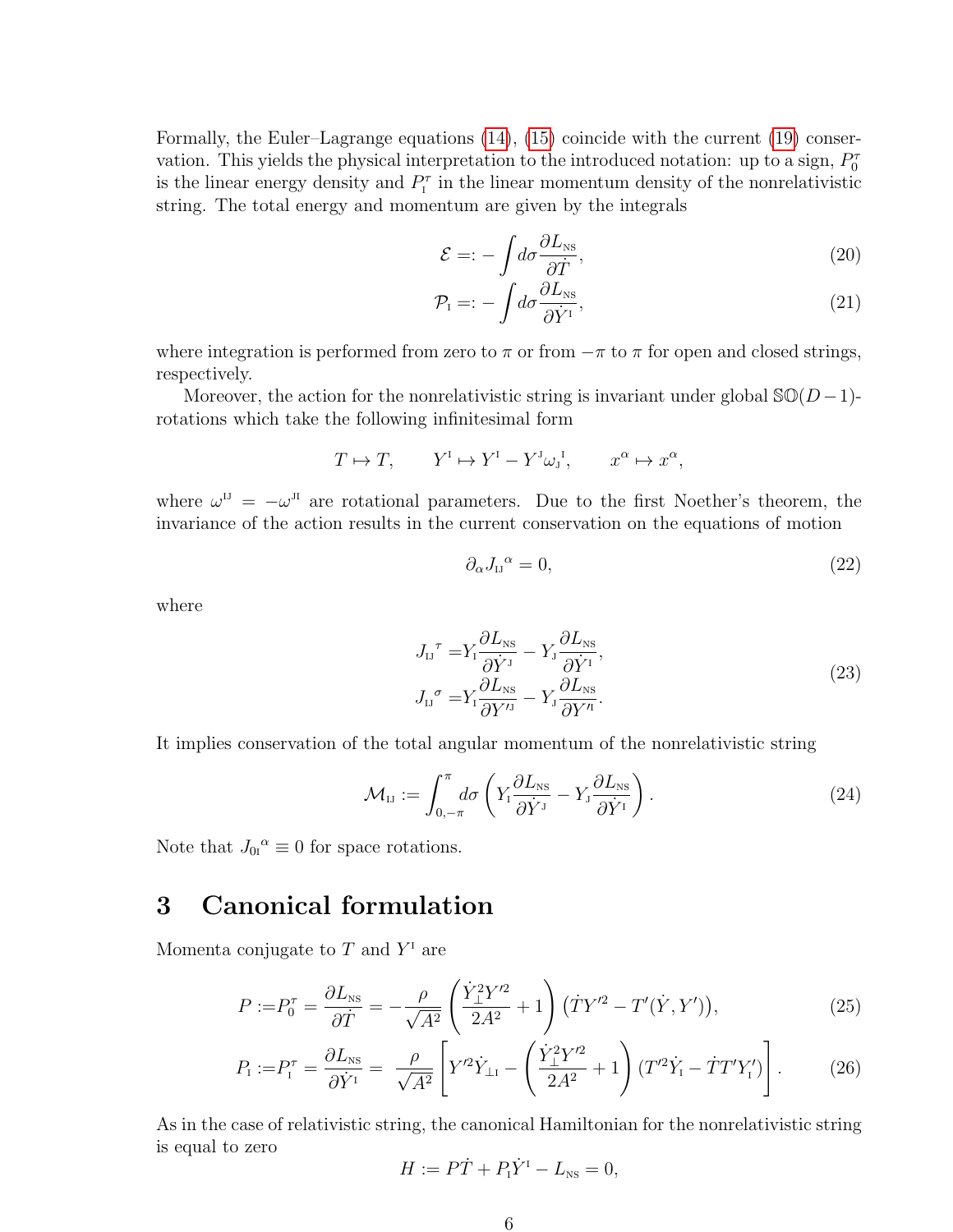as the consequence of straightforward calculations. It means that the dynamics of the model is entirely defined by the constraints which are present in the theory. Since the action of the nonrelativistic string

$$
S_{\text{NS}} := \rho \int d\tau d\sigma \sqrt{A^2} \left( \frac{\dot{Y}_{\perp}^2 Y'^2}{2A^2} - 1 \right)
$$

is invariant with respect to arbitrary coordinate transformations  $\tau$ ,  $\sigma$  on the string worldsheet, we expect that the model contains two primary first class constraint. Unfortunately, the form of momenta [\(25\)](#page-5-0), [\(26\)](#page-5-1) is relatively complicated, and seeing these constraints is problematic. Therefore we introduce notation for next calculations

$$
\dot{T}_{\perp} := \dot{T} - \frac{(\dot{Y}, Y')}{Y'^2} T',\tag{27}
$$

$$
A^{2} = \dot{T}_{\perp}^{2} Y'^{2} + T'^{2} \dot{Y}_{\perp}^{2},
$$
  
\n
$$
\epsilon A^{2} = \dot{Y}_{\perp}^{2} Y'^{2},
$$
\n(28)

where the variable  $\epsilon$  [\(5\)](#page-2-1) is by this time not small. Then expressions for momenta [\(25\)](#page-5-0), [\(26\)](#page-5-1) take the form

$$
P = -\frac{\rho}{\sqrt{A^2}} \left(\frac{\epsilon}{2} + 1\right) \dot{T}_{\perp} Y'^2,
$$
  
\n
$$
P_1 = \frac{\rho}{\sqrt{A^2}} \left[ Y'^2 \dot{Y}_{\perp 1} - \left(\frac{\epsilon}{2} + 1\right) \left( T'^2 \dot{Y}_{\perp 1} - \dot{T}_{\perp} T' Y'_1 \right) \right].
$$
\n(29)

Now we derive expressions invariant with respect to  $\mathcal{SO}(D-1)$ -rotations which are quadratic in generalized coordinates and momenta

<span id="page-6-1"></span><span id="page-6-0"></span>
$$
P^2 = \rho^2 \left(\frac{\epsilon}{2} + 1\right)^2 (Y'^2 - \epsilon T'^2),\tag{30}
$$

$$
P_1^2 := P^1 P_1 = \rho^2 \left( T'^2 + \epsilon Y'^2 - \epsilon T'^2 - \frac{3}{4} \epsilon^2 T'^2 \right), \tag{31}
$$

$$
PT' = -\frac{\rho}{\sqrt{A^2}} \left(\frac{\epsilon}{2} + 1\right) \dot{T}_{\perp} T' Y'^2,\tag{32}
$$

$$
P_1 Y'^{t} = \frac{\rho}{\sqrt{A^2}} \left(\frac{\epsilon}{2} + 1\right) \dot{T}_\perp T' Y'^{2}.
$$
\n(33)

The last two equalities imply the primary constraint

$$
H_1 := PT' + P_1 Y'^{n} = 0.
$$
\n(34)

This constraint is kinematical and has the same form as for the relativistic string. The dynamical constraint  $H_0$  is more complicated. For its deriving, one can find  $\epsilon$  from equality [\(31\)](#page-6-0) by solving quadratic equation. Afterwards this solution is to be substituted into equality [\(30\)](#page-6-1), and this results in dynamical constraint in the form of the polynomial in canonical variables and their space derivatives. The resulting expressions are cumbersome, and we leave them for future investigations. General considerations imply that constraints  $H_0$  and  $H_1$  must be of the first class, and their Poisson bracket algebra should be isomorphic to conformal algebra.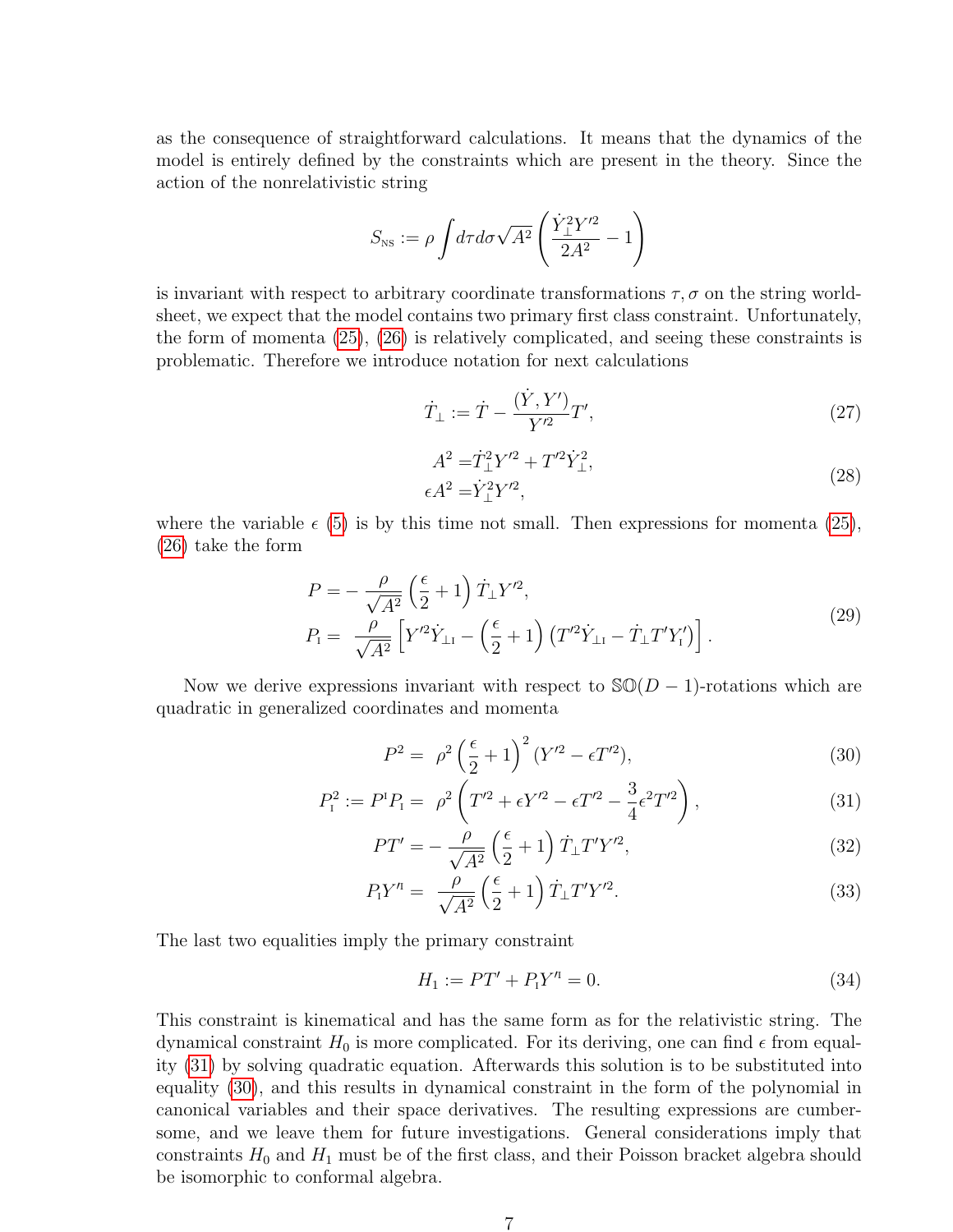#### 4 The time gauge I

Equations of motion for the nonrelativistic string [\(14\)](#page-3-1), [\(15\)](#page-3-2) are complicated, and, for their simplification, we fix the time gauge using the invariance of the model with respect general coordinate transformations on the string worldsheet. First, we fix the conformal gauge for the induced metric

$$
\dot{X}^2 + X'^2 = 0 \qquad \Leftrightarrow \qquad \dot{T}^2 - \dot{Y}^2 + T'^2 - Y'^2 = 0,
$$
\n
$$
(\dot{X}, X') = 0 \qquad \Leftrightarrow \qquad \dot{T}T' - (\dot{Y}, Y') = 0.
$$
\n(35)

<span id="page-7-0"></span>Next, we impose the additional condition using the residual conformal invariance

<span id="page-7-3"></span><span id="page-7-2"></span><span id="page-7-1"></span>
$$
\tau = T \tag{36}
$$

in the same way as was done for the relativistic string. Then the conformal gauge [\(35\)](#page-7-0) becomes

$$
\dot{Y}^2 + Y'^2 = 1,\tag{37}
$$

<span id="page-7-7"></span><span id="page-7-6"></span><span id="page-7-4"></span>
$$
(\dot{Y}, Y') = 0.\t\t(38)
$$

We call conditions  $(36)$ – $(38)$  for the nonrelativistic string the time gauge I. In Section [2,](#page-1-2) we used partial time gauge without condition [\(37\)](#page-7-3).

In what follows, we need consequences of conditions [\(37\)](#page-7-3), [\(38\)](#page-7-2) obtained by differentiation:

$$
\partial_0(\dot{Y}^2 + Y'^2 = 1) : \qquad (\dot{Y}, \ddot{Y}) + (Y', \dot{Y}') = 0,\tag{39}
$$

$$
\partial_1(\dot{Y}^2 + Y'^2 = 1) : \qquad (\dot{Y}, \dot{Y}') + (Y', Y'') = 0,\tag{40}
$$

$$
\partial_0((\dot{Y}, Y') = 0) : \qquad (\ddot{Y}, Y') + (\dot{Y}, \dot{Y}') = 0,\tag{41}
$$

$$
\partial_1((\dot{Y}, Y') = 0) : \qquad (\dot{Y}', Y') + (\dot{Y}, Y'') = 0. \tag{42}
$$

Formulae  $(39)$ ,  $(42)$  and  $(40)$ ,  $(41)$  imply equalities:

$$
(\dot{Y}, \ddot{Y}) - (\dot{Y}, Y'') = 0,\t(43)
$$

$$
(Y', Y'') - (Y', \ddot{Y}) = 0.
$$
\n(44)

In the time gauge, velocities of string points are perpendicular to the string:

<span id="page-7-8"></span><span id="page-7-5"></span>
$$
\dot Y^{\scriptscriptstyle \rm I}_\perp=\dot Y^{\scriptscriptstyle \rm I}
$$

and subsidiary fields combinations [\(6\)](#page-2-2) and [\(5\)](#page-2-1) are

$$
A^2 = Y^{\prime 2}, \qquad \epsilon = \dot{Y}^2. \tag{45}
$$

Now expressions  $(10)$ – $(13)$  take the form

$$
P_0^{\tau} = -\rho \sqrt{Y'^2} \left(\frac{\dot{Y}^2}{2} + 1\right),\tag{46}
$$

$$
P_{\rm I}^{\tau} = \rho \sqrt{Y^{\prime 2}} \dot{Y}_{\rm I},\tag{47}
$$

$$
P_0^{\sigma} = 0,\t\t(48)
$$

<span id="page-7-9"></span>
$$
P_{\rm I}^{\sigma} = \frac{\rho}{\sqrt{Y'^2}} \left(\frac{\dot{Y}^2}{2} - 1\right) Y_{\rm I}' \tag{49}
$$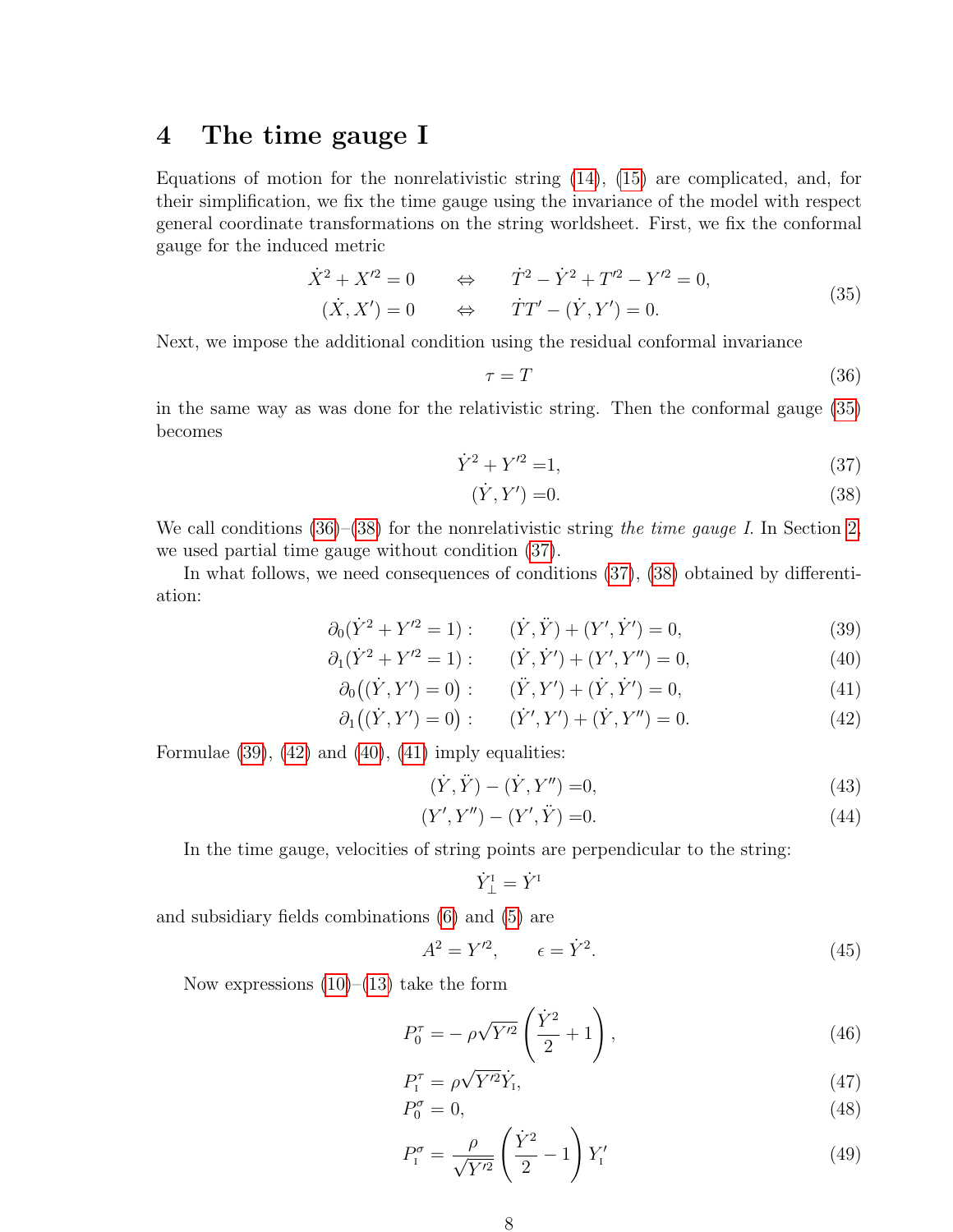and equations of motion [\(14\)](#page-3-1), [\(15\)](#page-3-2) are essentially simplified

$$
Y'^{2}(\dot{Y}, \ddot{Y}) + (Y', \dot{Y}') \left(\frac{\dot{Y}^{2}}{2} + 1\right) = 0,
$$
\n(50)

$$
Y'^2 \ddot{Y}_1 + (Y', \dot{Y}') \dot{Y}_1 + \left(\frac{\dot{Y}^2}{2} - 1\right) Y''_1 + \frac{\dot{Y}^2}{2Y'^2} (Y', Y'') Y'_1 = 0, \tag{51}
$$

where formulae [\(40\)](#page-7-6) and [\(37\)](#page-7-3) are used.

Note that equalities [\(46\)](#page-7-8)–[\(49\)](#page-7-9) hold for weaker conditions: it is sufficient to put  $\tau = T$ and  $(Y, Y') = 0$ .

#### Proposition 4.1. Equation [\(50\)](#page-8-0) is the consequence of equation [\(51\)](#page-8-1).

*Proof.* Contract Eq. [\(51\)](#page-8-1) with  $\dot{Y}$ <sup>T</sup> and use Eqs. [\(42\)](#page-7-5) and [\(40\)](#page-7-6).

It is easily verified that contraction of Eq.  $(51)$  with  $Y<sup>n</sup>$  reduces to condition  $(37)$ . Equations of motion [\(51\)](#page-8-1) can be rewritten as

<span id="page-8-2"></span>
$$
\ddot{Y}_I - Y''_I - \dot{Y}^2 \ddot{Y}_I + \frac{\dot{Y}^2}{2} Y''_I + (Y', \dot{Y}') \dot{Y}_I + \frac{\dot{Y}^2}{2Y'^2} (Y', Y'') Y'_I = 0, \tag{52}
$$

<span id="page-8-1"></span><span id="page-8-0"></span> $\Box$ 

where equalities [\(37\)](#page-7-3) and [\(40\)](#page-7-6) are taken into account. Thus, equations of motion for the nonrelativistic string reduce to the system of nonlinear equations [\(52\)](#page-8-2) and quadratic constraints [\(37\)](#page-7-3), [\(38\)](#page-7-2). We see that equations of motion of the nonrelativistic string in the time gauge are more complicated than equations for the relativistic string because of the nonlinearity.

Let us present the class of solutions which is singled out by the extra condition  $\dot{Y}^2$  = const linearizing Eqs. [\(52\)](#page-8-2) in the time gauge. Since velocities are restricted by condition [\(37\)](#page-7-3), this class of solutions cannot describe an open string of finite length because the boundary condition [\(17\)](#page-4-0) cannot be satisfied. Therefore we consider an open infinite string.

Let

<span id="page-8-3"></span> $\dot{Y}^2 = \sin^2 \gamma$ ,  $Y'^2 = \cos^2 \gamma$ ,  $\gamma = \text{const} \in (0, \pi/2)$ . (53)

It is clear that constraint [\(37\)](#page-7-3) holds for all  $\gamma$ . Differentiation of these equalities yields the following relations:

$$
(\dot{Y}, \dot{Y}') = 0,
$$
  $(Y', Y'') = 0.$ 

This implies that Eqs. [\(52\)](#page-8-2) reduce to the free wave equation in this case

<span id="page-8-4"></span>
$$
v^{2}\ddot{Y}_{1} - Y_{1}'' = 0, \qquad 0 < v^{2} := \frac{2\cos^{2}\gamma}{1 + \cos^{2}\gamma} < 1. \tag{54}
$$

A general solution of this equation is

<span id="page-8-5"></span>
$$
Y_{I} = F_{I}(\xi) + G_{I}(\eta), \tag{55}
$$

where  $F_1(\xi)$  and  $G_1(\eta)$  are arbitrary functins of cone coordinates:

$$
\xi := v\tau + \sigma, \qquad \eta := v\tau - \sigma.
$$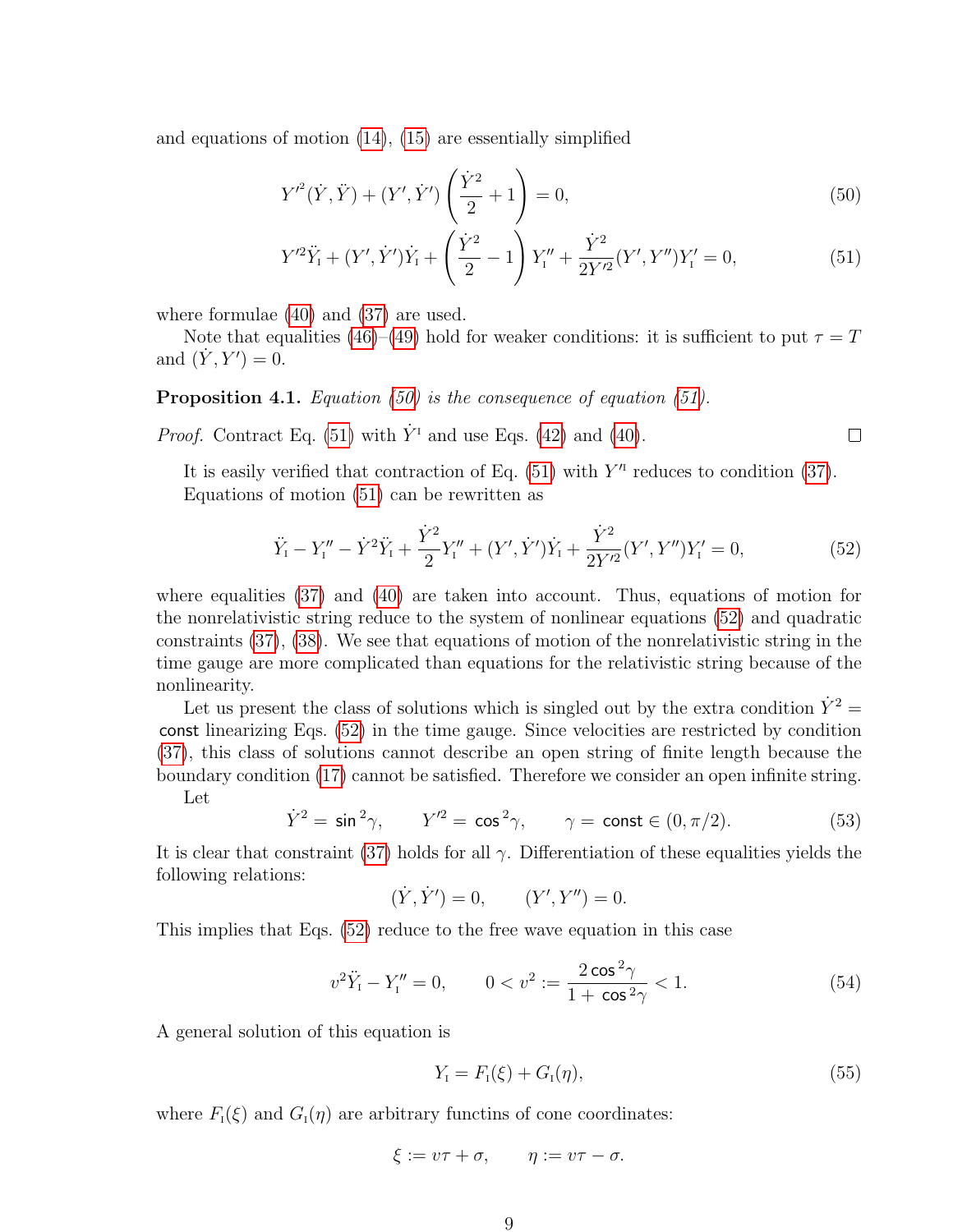Extra conditions [\(53\)](#page-8-3) and [\(38\)](#page-7-2) impose the following restrictions on arbitrary functions:

$$
F'^{2} + 2(F', G') + G'^{2} = \frac{\sin^{2} \gamma}{v^{2}},
$$
  
\n
$$
F'^{2} - 2(F', G') + G'^{2} = \cos^{2} \gamma,
$$
  
\n
$$
F'^{2} - G'^{2} = 0,
$$
\n(56)

where primes denote differentiation on respective arguments. The obtained system of equations has the solution

$$
F'^{2} = G'^{2} = \frac{\sin^{2}\gamma + v^{2}\cos^{2}\gamma}{4v^{2}} =: a^{2} > 0,
$$
  
(F', G') = 
$$
\frac{\sin^{2}\gamma - v^{2}\cos^{2}\gamma}{4v^{2}}.
$$
 (57)

<span id="page-9-0"></span>Sure, velocity v in the right hand side can be expressed by angle  $\gamma$  using the definition [\(54\)](#page-8-4) but it does not simplify the following formulae.

Thus, we get the class of solutions for the nonrelativistic string in the time gauge I, which has the form  $(55)$  where arbitrary functions are restricted by Eqs. [\(57\)](#page-9-0) parameterized by the angle  $\gamma \in (0, \pi/2)$ . These conditions have nontrivial solutions. For example, there is the solution in four dimensions

$$
F = (a\xi, 0, 0),
$$
  
\n
$$
G = (b\eta, c\cos\eta, c\sin\eta),
$$
\n(58)

where constants  $a, b$  and  $c$  are defined by equalities

$$
a := \frac{\sqrt{\sin^2 \gamma + v^2 \cos^2 \gamma}}{2v},
$$
  
\n
$$
b := \frac{\sin^2 \gamma - v^2 \cos^2 \gamma}{2v \sqrt{\sin^2 \gamma + v^2 \cos^2 \gamma}},
$$
  
\n
$$
c := \frac{\sin \gamma \cos \gamma}{\sqrt{\sin^2 \gamma + v^2 \cos^2 \gamma}},
$$

which can be simply verified. Thus, space coordinates of the nonrelativistic string in this case are

$$
Y = (a\xi + b\eta, c\cos\eta, c\sin\eta). \tag{59}
$$

In this way, we derive the class of exact solutions for the nonrelativistic string in the time gauge I which is parameterized by constant  $\gamma \in (0, \pi/2)$ . The initial configuration for  $\tau = 0$  is

$$
Y(0,\sigma) = \big( (a-b)\sigma, \ c\cos\sigma, \ -c\sin\sigma \big),\tag{60}
$$

where

$$
a-b=\frac{v\cos^2\!\gamma}{\sqrt{\sin^2\!\gamma+v^2\cos^2\!\gamma}}=\frac{v\cos\gamma}{\sin\gamma}c.
$$

This is the spiral depicted in Fig. [1](#page-10-0) During the evolution, the spiral moves translational with constant velocity along  $Y^1$  axis and rotates simultaneously around the same axis. If  $v \to 1$ , (relativistic limit) then  $\gamma \to 0$  and the radius of the spiral goes to zero, i.e. the spiral degenerates into the line.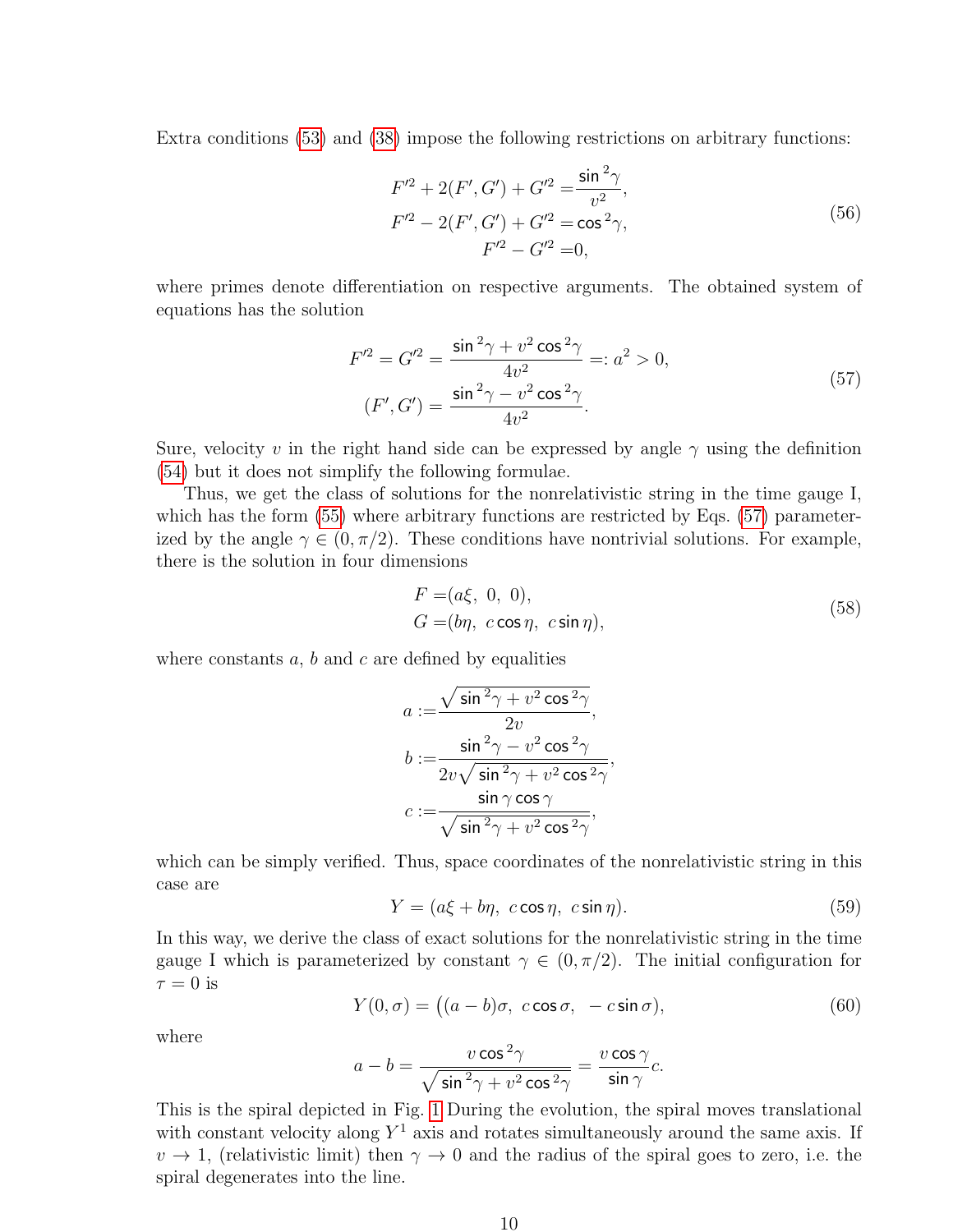

<span id="page-10-0"></span>Figure 1: Nonrelativistic bosonic string in the form of infinite spiral.

#### 5 The time gauge II

The theory of the nonrelativistic string allows one to impose the conformal gauge using the reparameterization invariance in the same way like it is done for the relativistic string. This gauge was used in the previous section. The conformal gauge [\(35\)](#page-7-0) is invariant with respect to the global action of the Poincaré group in the target space. However, since we consider now the nonrelativistic string, these conditions can be changed. Therefore we impose the gauge

<span id="page-10-1"></span>
$$
Y'^2 = 1, \qquad (\dot{Y}, Y') = 0 \tag{61}
$$

instead of the conformal gauge [\(35\)](#page-7-0). The first condition means that the length of the string (from the point of view of external observer) is chosen as parameter  $\sigma$ . The second condition means that the velocity vector is perpendicular to the string. In contrast to the time gauge [\(35\)](#page-7-0) now we do not have restrictions on the square of velocity vector  $\dot{Y}^2$ .

In the gauge [\(61\)](#page-10-1), the metric on the string worldsheet induced by the embedding [\(3\)](#page-1-3) takes the form

$$
h_{\alpha\beta} = \begin{pmatrix} \dot{T}^2 - \dot{Y}^2 & \dot{T}T' \\ \dot{T}T' & T'^2 - 1 \end{pmatrix} . \tag{62}
$$

If we consider the metric induced by the embedding of the string worldsheet in the Euclidean subspace  $\mathbb{R}^{D-1} \subset \mathbb{R}^{1,D-1}$  (with positive definite metric) then the Riemannian metric is obtained

$$
\hat{h}_{\alpha\beta} = \begin{pmatrix} \dot{Y}^2 & 0 \\ 0 & 1 \end{pmatrix} . \tag{63}
$$

It is known that such coordinate system exists locally. In addition, it is not defined uniquely. Suppose that the residual symmetry allows us to impose one more condition

<span id="page-10-2"></span>
$$
\tau = T.\tag{64}
$$

We call conditions [\(61\)](#page-10-1) and [\(64\)](#page-10-2) the time gauge II for the nonrelativistic string. In contrast to the relativistic string, these conditions are invariant only under global translations and  $\mathcal{S} \mathbb{O}(D-1)$ -rotations in the target space.

Let us differentiate conditions [\(61\)](#page-10-1) on  $\tau$  and  $\sigma$ , respectively:

$$
2(Y', \dot{Y}') = 0, \qquad (\dot{Y}', Y') + (\dot{Y}, Y'') = 0.
$$

It implies the equality

<span id="page-10-3"></span>
$$
(\dot{Y}, Y'') = 0,\tag{65}
$$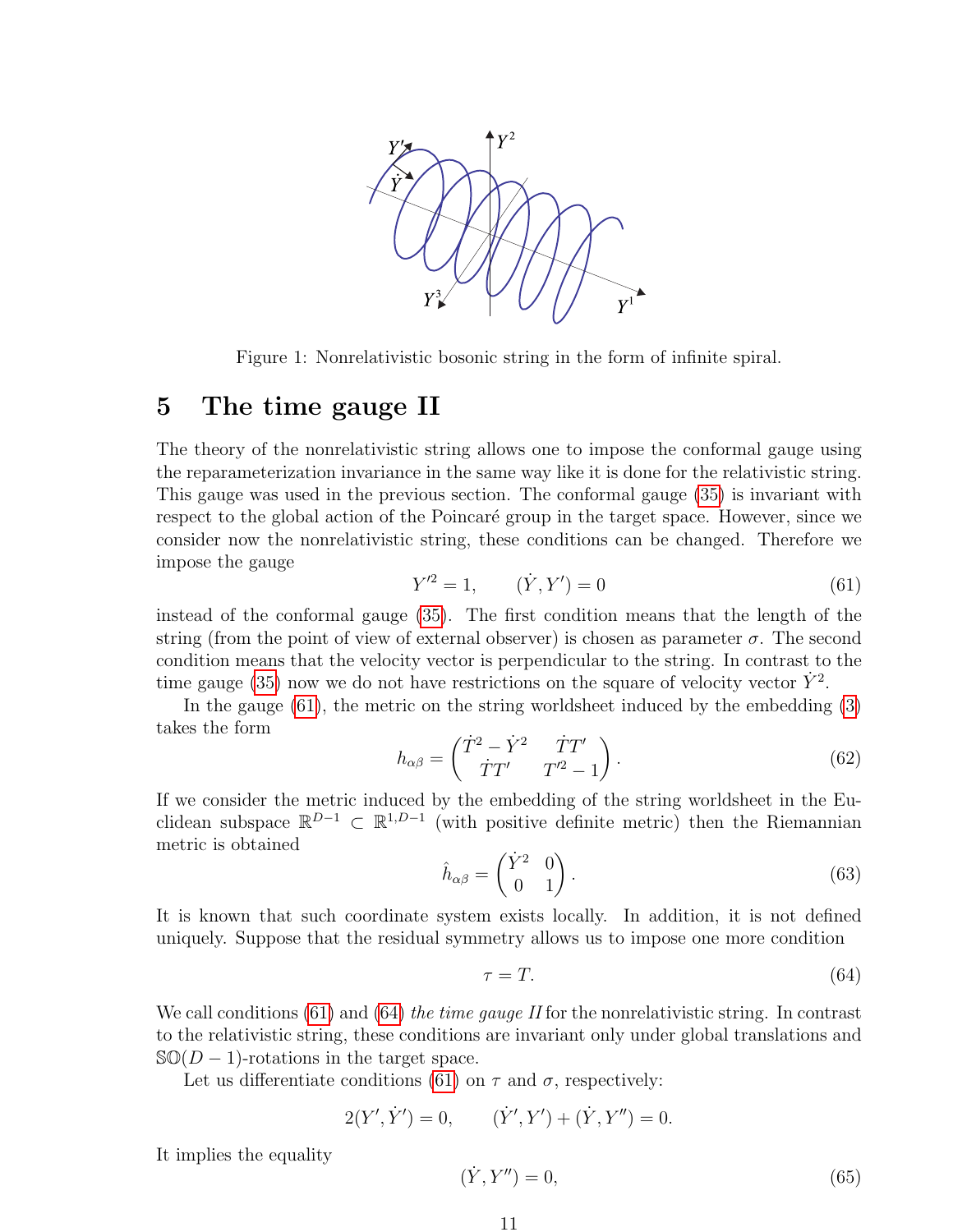which holds in the time gauge II.

Equalities [\(46\)](#page-7-8)–[\(49\)](#page-7-9) are fulfilled both in the time gauge I and II. Now equations of motion [\(14\)](#page-3-1), [\(15\)](#page-3-2) are

$$
\partial_0 \dot{Y}^2 = 2(\dot{Y}, \ddot{Y}) = 0,\tag{66}
$$

$$
\ddot{Y}_I - Y''_I + \frac{1}{2}\partial_1(\dot{Y}^2 Y'_I) = 0.
$$
\n(67)

**Proposition 5.1.** Equation [\(66\)](#page-11-0) is the consequence of Eqs. [\(67\)](#page-11-1).

*Proof.* Substitute  $\ddot{Y}$  from Eq. [\(67\)](#page-11-1) into Eq. [\(66\)](#page-11-0)

$$
(\dot{Y}, \ddot{Y}) = (\dot{Y}, Y'') - (\dot{Y}, Y'')\frac{\dot{Y}^2}{2} - (\dot{Y}, Y')(\dot{Y}, \dot{Y}') = 0,
$$

as the consequence of Eq. [\(61\)](#page-10-1) and [\(65\)](#page-10-3).

In the linear approximation, Equations [\(67\)](#page-11-1) describe transverse (due to extra conditions [\(61\)](#page-10-1)) oscillations of the string which propagate along the string with the velocity of light c.

Thus the nonrelativistic string in the time gauge II is described only by the spatial components  $Y^{\dagger}(\tau,\sigma)$  which satisfy equations of motion [\(67\)](#page-11-1) and additional conditions [\(61\)](#page-10-1). For open and closed strings, equations of motion must be supplemented by boundary conditions [\(17\)](#page-4-0) and the periodic conditions, respectively.

We give an example of exact solution. Consider a straight open string of length L which rotates with constant angular speed in the three dimensional Minkowskian space  $\mathbb{R}^{1,2}$ . Suppose that rotation takes place in the  $(Y^1, Y^2)$  plane with constant angular velocity  $\omega$ 

$$
Y = (\sigma \cos \omega \tau, \ \sigma \sin \omega \tau), \qquad \sigma \in [-L/2, L/2].
$$

Here we changed the interval for the space coordinate to make rotation happen around the center of mass. Then the following equalities hold

$$
\dot{Y} = (-\sigma\omega\sin\omega\tau, \ \sigma\omega\cos\omega\tau)
$$
  
\n
$$
Y' = (\cos\omega\tau, \ \sin\omega\tau),
$$
  
\n
$$
\dot{Y}^2 = \sigma^2\omega^2\sin^2\omega\tau + \sigma^2\omega^2\cos^2\omega\tau = \sigma^2\omega^2,
$$
  
\n
$$
Y'^2 = \cos^2\omega\tau + \sin^2\omega\tau = 1,
$$
  
\n
$$
(\dot{Y}, Y') = -\sigma\omega\cos\omega\tau\sin\omega\tau + \sigma\omega\sin\omega\tau\cos\omega\tau = 0,
$$
  
\n
$$
\ddot{Y} = (-\sigma\omega^2\cos\omega\tau, \ -\sigma\omega^2\sin\omega\tau),
$$
  
\n
$$
Y'' = (0, 0).
$$

The constraints [\(61\)](#page-10-1) are fulfilled. It is easily verified that equations of motion [\(67\)](#page-11-1) are The constraints (61) are fulnified. It is easily verified that equations of motion (67) are also satisfied. Boundary conditions [\(17\)](#page-4-0) define the rotational speed:  $L\omega = 2\sqrt{2}c$ . We see that the angular velocity of rotations is inversely proportional to the length of the nonrelativistic string as that for the relativistic string.

<span id="page-11-1"></span><span id="page-11-0"></span> $\Box$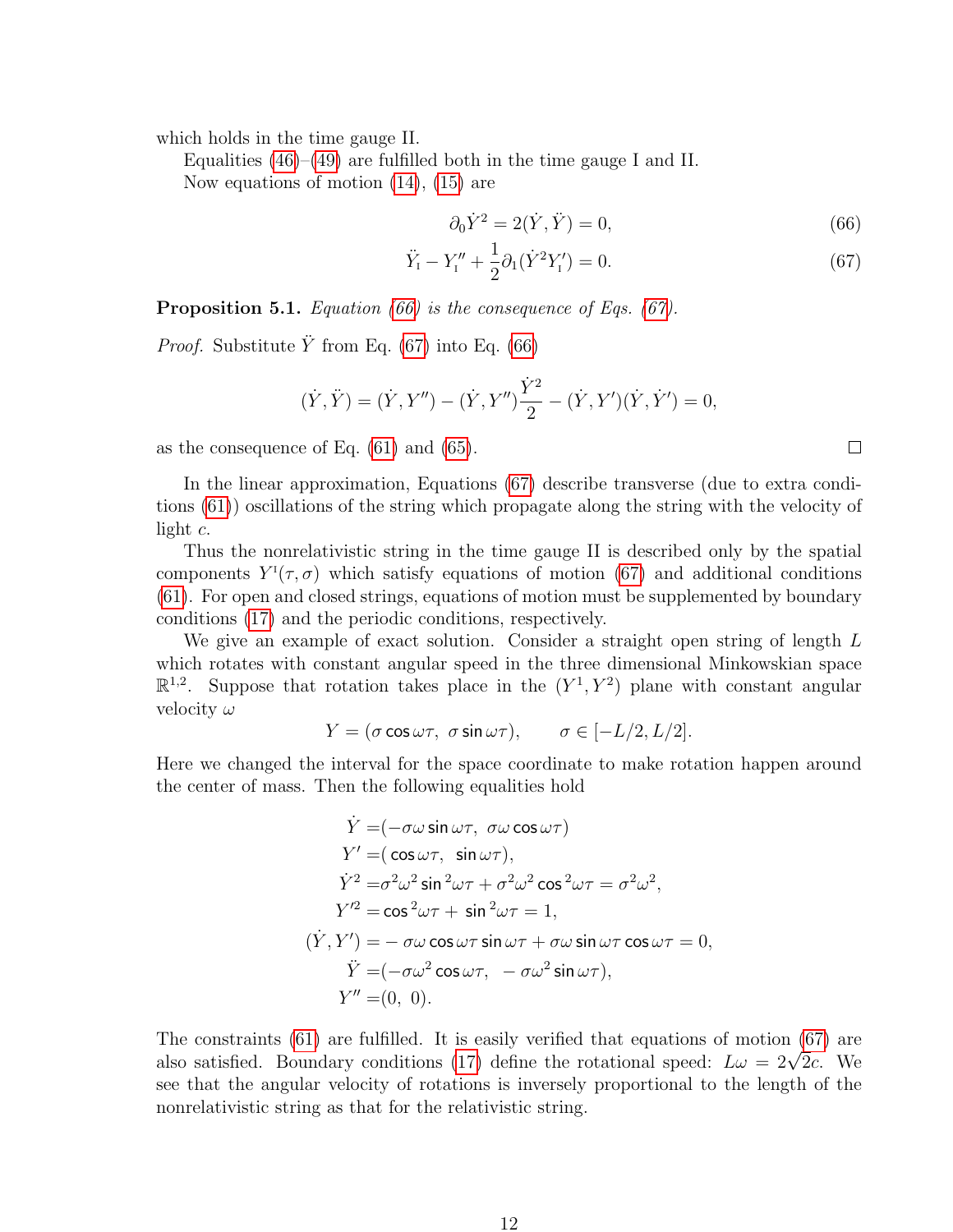### 6 Conclusion

In the paper, we define the nonrelativistic limit for the bosonic Nambu–Goto string which results into the reparameterization invariant Lagrangian [\(7\)](#page-3-0) describing nonrelativistic bosonic string. We present the canonical formulation of the corresponding model and obtain particular solutions of the Euler–Lagrange equations: one class of solutions of the infinite moving and rotating spiral and the other solution in the form of finite straight rod rotating with constant angular velocity.

The obtained Lagrangian can be considered by itself as the model of the string. If this model is applied in nonrelativistic physics, e.g. in polymer physics, the light velocity should be replace by the velocity of speed.

## References

- <span id="page-12-0"></span>[1] B. M. Barbashov and V. V. Nesterenko. Introduction to the relativistic string theory. World Scientific, Singapore, 1990.
- <span id="page-12-1"></span>[2] M. B. Green, J. H. Schwarz, and E. Witten. Superstring theory, volume 1,2. Cambridge U.P., Cambridge, 1987.
- <span id="page-12-2"></span>[3] L. Brink and M. Henneaux. Principles of String Theory. Plenum Press, New York and London, 1988.
- [4] B. M. Barbashov and N. A. Chernikov. Solution and quantization of a nonlinear two-dimensional model for a Born–Infeld type field. Sov. Phys. JETP, 23(5):861– 868, 1966.
- [5] B. M. Barbashov and N. A. Chernikov. Solution of the two plane wave scattering problem in a nonlinear scalar field theory of the Born–Infeld type. Sov. Phys. JETP, 24(2):437–442, 1967.
- [6] Y. Numbu. Duality and hydrodynamics. In Lectures at Copenhagen Summer Symposium, 1970. [Unpublished].
- [7] H. B. Nielsen. In 15th International Conference on High Energy Physics, Kiev, 1970. [Unpublished].
- [8] L. Susskind. Dual-symmetric theory of hadrons i. Nuovo Cim., 69A:457–496, 1970.
- [9] O. Hara. On origin and physical meaning of Ward-like identity in dual-resonance model. Prog. Theor. Phys., 46:1549–1559, 1971.
- [10] T. Goto. Relativistic quantum mechanics of one-dimensional mechanical continuum and subsidiary condition of dual resonance model. Prog. Theor. Phys., 46:1560–1969, 1971.
- <span id="page-12-3"></span>[11] L. D. Landau and E. M. Lifshitz. The Classical Theory of Fields. Pergamon, New York, second edition, 1962.
- <span id="page-12-4"></span>[12] M. O. Katanaev. Nonrelativistic string. Sov. J. Nucl. Phys., 48(1): 296–298, 1988.